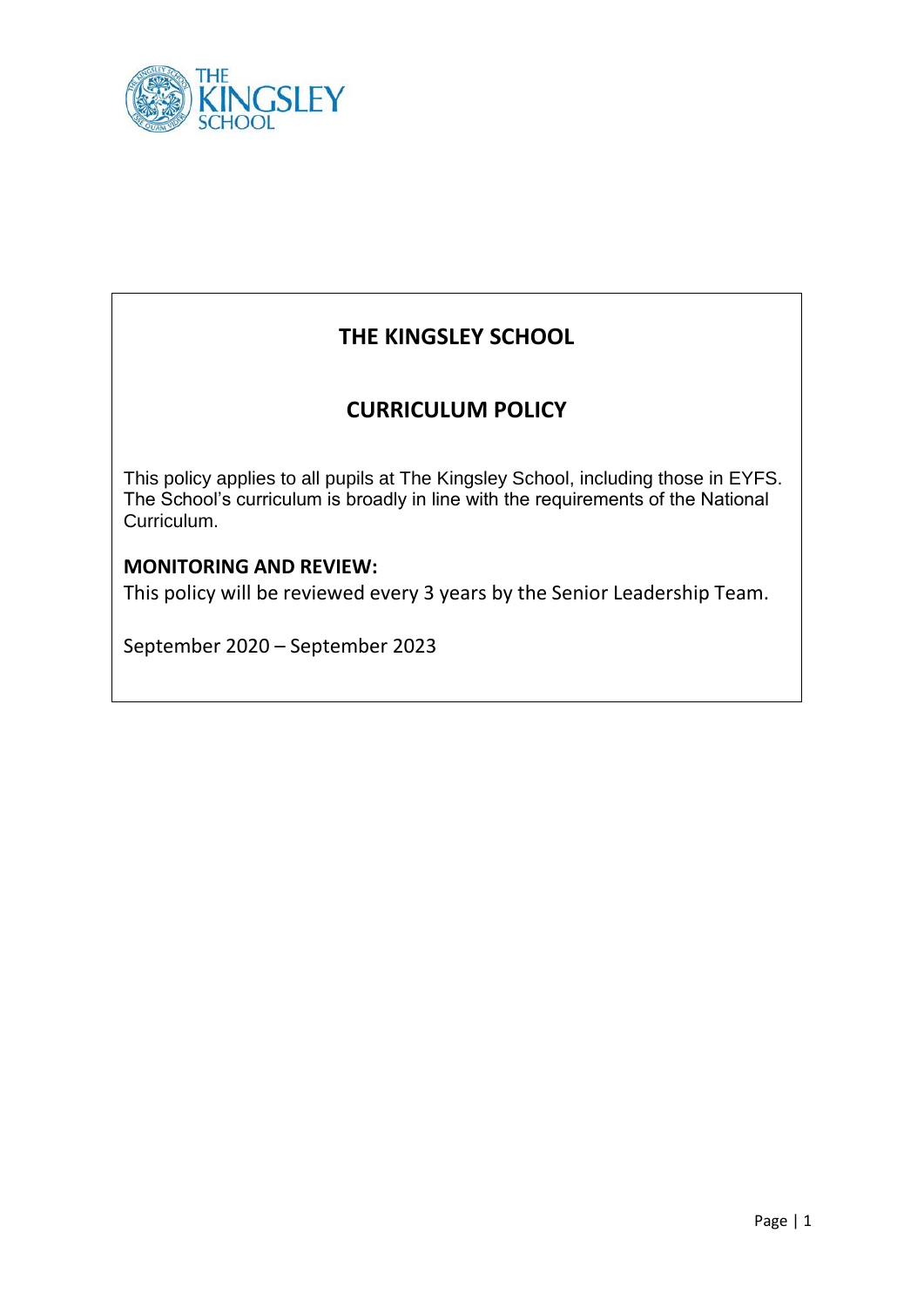

This policy, curriculum plans (appendices) and schemes of work (staff shared area/departmental files)

- (i) take into account the ages, aptitudes and needs of all pupils, including those pupils with an EHC plan; and
- **(ii)** do not undermine the fundamental British values of democracy, the rule of law, individual liberty, and mutual respect and tolerance of those with different faiths and beliefs.

## **AIMS:**

The School aims through its curriculum (in line with the school aims and objectives) to:

- provide full-time supervised education for pupils of compulsory school age (construed in accordance with section 8 of the Education Act 1996), which gives pupils experience in linguistic, mathematical, scientific, technological, human and social, physical and aesthetic and creative education;
- provide pupils with a broad and balanced education
- foster pupils' creativity
- develop essential skills in speaking and listening, numeracy, literacy and ICT, and learning skills
- promote health and wellbeing
- inspire a commitment to lifelong learning
- offer all pupils the opportunity to learn and make progress, encouraging high standards
- develop spiritual, moral, civil and social awareness (including mutual respect and tolerance of different faiths and beliefs)
- provide effective preparation of pupils for the opportunities, responsibilities and experiences of life in British society

## **Curriculum areas covered at The Kingsley School:**

**EYFS (Nursery and Reception) KS1 (Year 1 and Year 2) KS2 (Year 3, Year 4, Year 5 and Year 6) KS3 (Year 7, Year 8 and Year 9) KS4 (Year 10 and Year 11 - GCSE) KS5 (Year 12 and Year 13 – Post -16)**

## **PERSONAL, SOCIAL and HEALTH EDUCATION**

PSHE reflects the School's aims and ethos and encourages respect for other people, paying particular regard to the protected characteristics set out in the 2010 Act(a)

From Foundation onwards pupils have at least a weekly lesson.

In KS2, Years 7, 8, 9 10 and 11 girls have a timetabled lesson and in all years elements are delivered through Form Time and in the Sixth Form through enrichment and Form Time (see separate PSHE policy). All statutory requirements for SRE are embedded within the schemes of work.

## **EQUAL OPPORTUNITIES**

Entry to all programmes of study is based on academic suitability and appropriateness, regardless of gender, sexual orientation, race, disability, religion, cultural background or belief.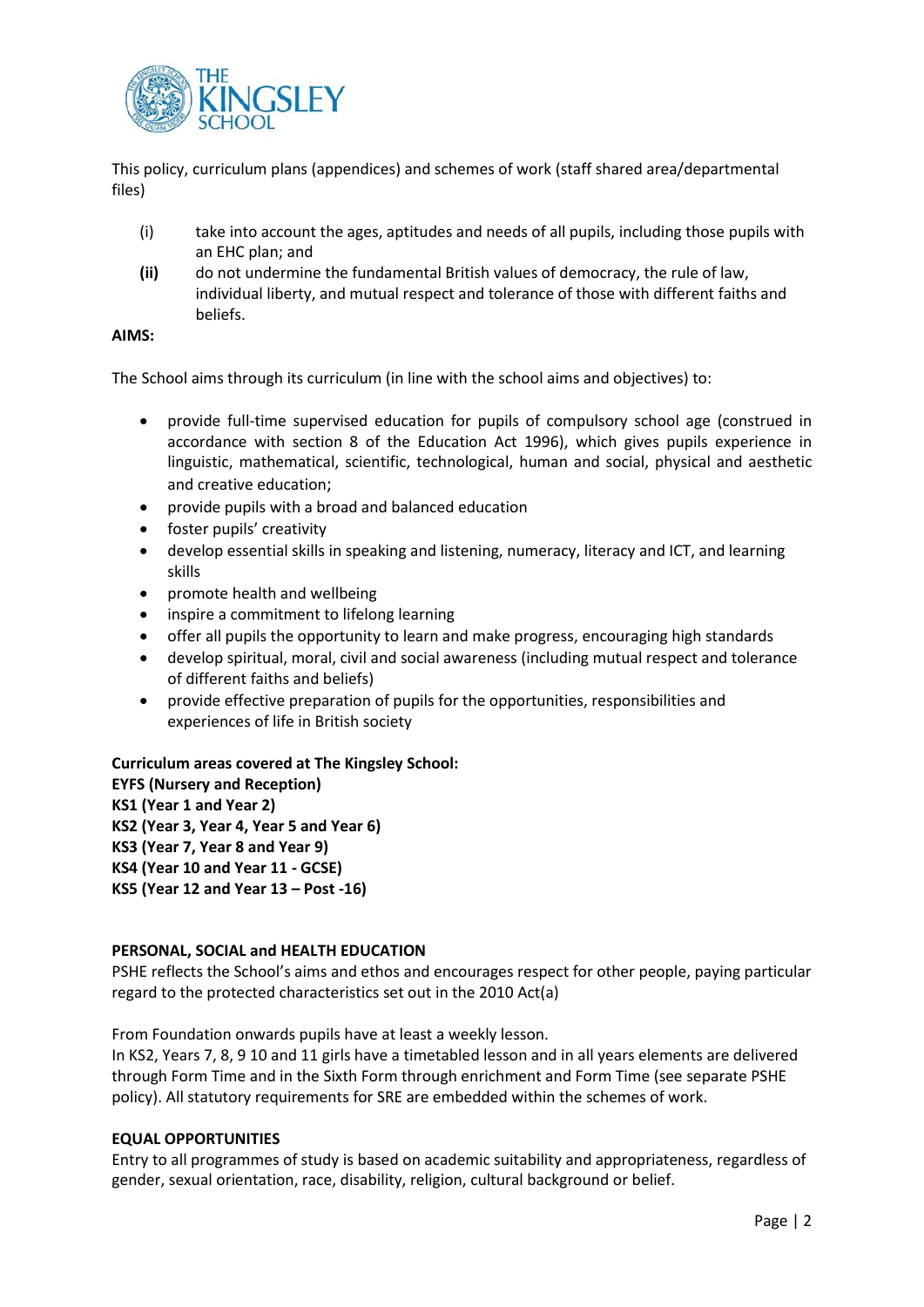

Disabilities: In accordance with the statutory requirements the school aims to make the curriculum accessible to all pupils as far as is reasonably practicable. The school has an Accessibility Plan which is available to parents on request.

## **DIFFERENTIATION:**

We aim to cater or provide for different pupils' differing abilities and learning styles by:

- using a range of different teaching strategies
- appreciating a variety of different learning styles
- utilising a range of resources and materials
- supporting and challenging according to individual needs
- working closely with the Learning Support department to best support and challenge those with specific and diagnosed need

## **EARLY YEARS (Foundation and Reception)**

Our Early Years Foundation Stage offers a Nursery setting and Reception classroom where girls and boys are encouraged to develop their individual strengths. The EYFS curriculum is designed around four themes: A Unique Child; Positive Relationships; Enabling Environments and Learning and Development. It includes a programme of activities which is appropriate to their educational needs in relation to personal, social, emotional and physical development and communication and language skills;

They are introduced to letters and sounds through phonics, numbers and counting, through a multisensory approach. They learn to read, write and use numbers in an exciting way and gain an understanding of the world around them through many different topics. The children learn through play and directed activities, using indoor and outdoor facilities and resources. They are encouraged to listen attentively and to enjoy exploring, discovering and experimenting. Children deepen their understanding by playing, talking, observing, planning, questioning, experimenting, testing, repeating, reflecting and responding to adults and to each other.

As an independent school, we offer learning experiences of the highest quality by considering both the children's individual needs and achievements, and by providing a range of learning experiences that will assist them to make progress. Well-planned play is a key way in which children learn with enjoyment and challenge during the Foundation Stage. A superior learning environment which reflects all areas of the curriculum generates the opportunities for children to make their own choices and it encourages them to be active learners who are able to create and think critically.

However, many children in our setting are working beyond expectations at national levels; through small class numbers we are able to adapt the curriculum to incorporate higher level learning which ensures the transition into Key Stage 1 is smooth and progressive. From Foundation Stage, subject specialist teachers are used for Physical Development and MFL.

Additionally, we provide a programme of weekly Forest School lessons where our learners develop socially, emotionally, spiritually, physically, and intellectually. It creates a safe, non-judgment environment where the children learn to be self-sufficient and take care of themselves. This boosts their confidence and self-esteem and increases awareness of the consequences of their actions on peers, through team activities.

There are seven areas of learning and development that must shape educational programmes in Early Years' settings; all of which are important and inter-connected. Three areas are particularly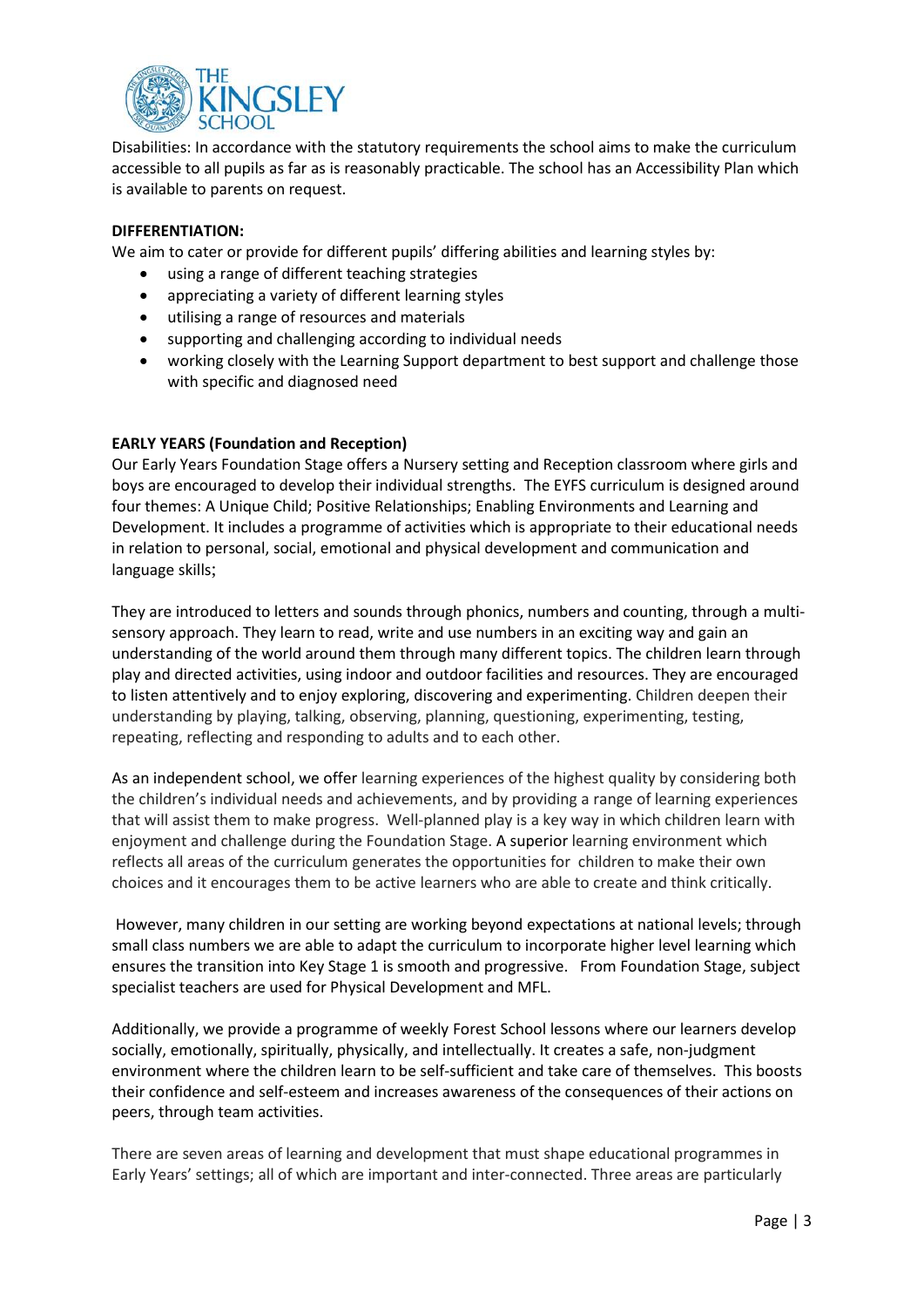

crucial for igniting children's curiosity and enthusiasm for learning, and for building their capacity to learn, form relationships and thrive; these three areas are known as the Prime Areas:

- Personal, Social and Emotional Development (Making Relationships, Self-confidence and Self-Awareness, Managing Feelings and Behaviour)
- Physical Development (Moving and Handling, Health and Self-care)
- Communication and Language (Listening and Attention, Understanding, Speaking)

Children in the Early Years are also supported in four Specific areas, through which the three Prime areas are strengthened and applied. The specific areas are:

- Literacy (Reading, Writing)
- Mathematics (Number, Shape, Space and Measure)
- Understanding the World (People and Communities, The World, Technology)
- Expressive Arts and Design (Exploring and Using Media and Materials, Being Imaginative)

The children are assessed on each of the 7 areas of learning against the Early Learning Goals (ELGs) and profiled using Characteristics of Effective Learning. These are:

- Playing and exploring engagement
- Active learning motivation
- Creating and thinking critically

## **Key Stage 1 and 2:**

In the Preparatory School, our pupils are given the benefit of National Curriculum standards and objectives, within a wider and more experiential programme of delivery. Pupils in KS1 and 2 are taught English, Mathematics, Science, ICT, PE, Drama and Music in discrete lessons which are protected within the timetable.

The Foundation subjects are taught within the confines of a Creative Curriculum, drawing upon carefully mapped objectives to deepen learning and offer a creative learning journey through the Preparatory School. A thematic approach to teaching provides a purposeful base for exciting literacy and numeracy tasks developing children's engagement and positive attitudes to learning. Umbrella topics link the whole school in their learning, but individual year groups are able to focus on the most relevant areas of the curriculum for the age of the children.

Independent learning and the opportunity to explore different aspects of a theme are at the core of the Creative Curriculum, which is supported by ICT skills delivered throughout the curriculum. This is supplemented by an 'Innovation Station' in the Prep School, where pupils have the opportunity to engage with STEM subjects and technologies alongside design time and project work.

In Music, Drama, PE & Games and Modern Foreign Languages (French and Spanish), the pupils are taught by subject specialists, to encourage the acquisition of skills and confidence which are necessary to other areas of learning. In Reception and Key Stage 1, pupils are taught on a two-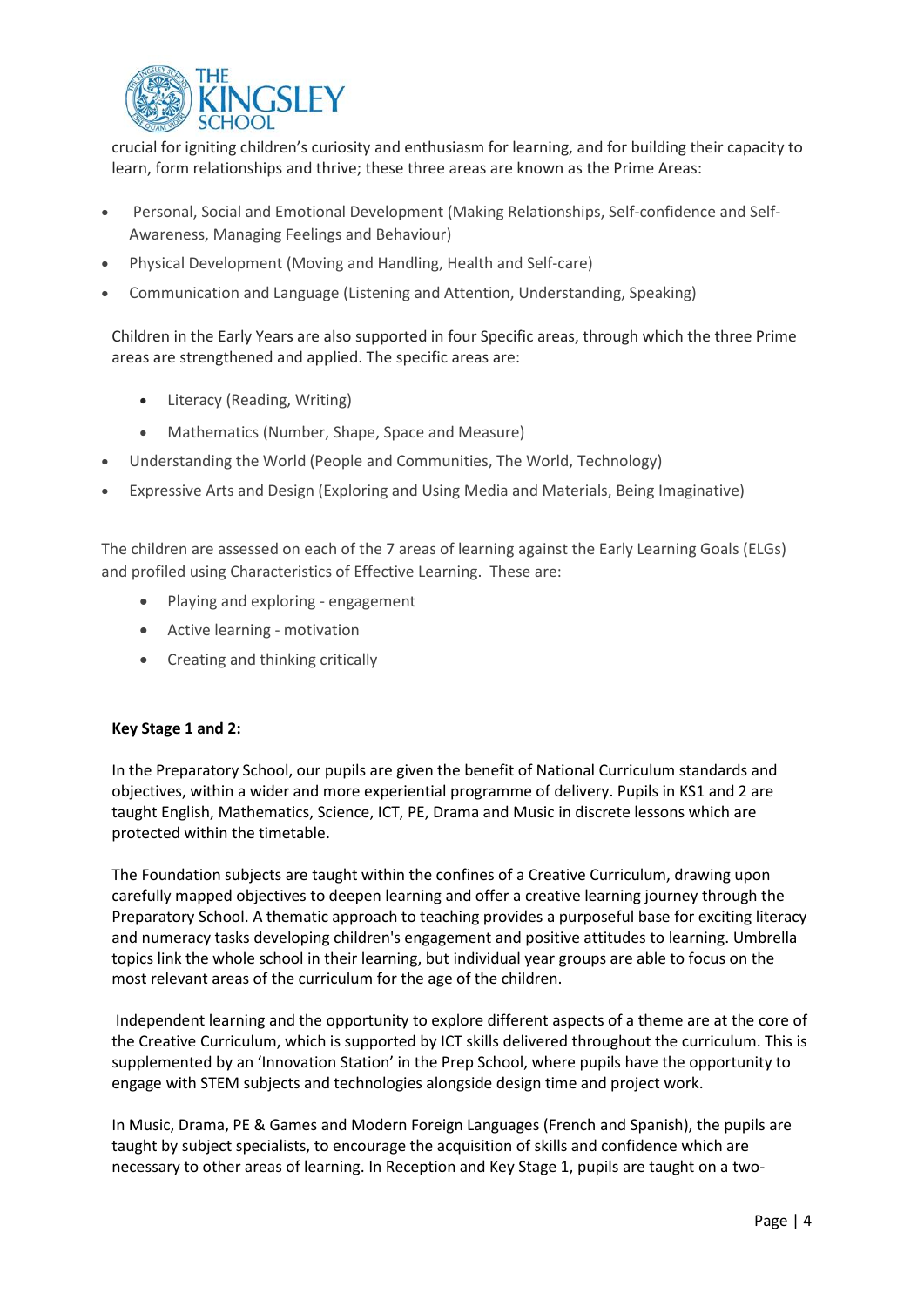

subject carousel of French and Spanish. In Years 3 and 4, pupils have timetabled lessons in French and then in Years 5 and 6, Spanish is added into the timetable as a second language.

|            | <b>ENG</b> | <b>MATH</b> | SCI            | MF             | IT | <b>RS</b> | <b>DRAM</b>    | <b>MUSI</b>    | <b>PSH</b>   | PE/            | GAME         | <b>CR</b>  | OUT             |
|------------|------------|-------------|----------------|----------------|----|-----------|----------------|----------------|--------------|----------------|--------------|------------|-----------------|
|            | $\bullet$  | S           | $\cdot$        | L              |    |           | A              | C              | E            | SWI            | S            | <b>CUR</b> | DO <sub>O</sub> |
|            |            |             |                |                |    |           |                |                |              | M              |              | R          | R               |
| Y6         | 10         | 10          | 2              | 2              | 1  | 1         | $\overline{2}$ | $\overline{2}$ | 1            | 3              | 4            | 8          | 0               |
|            |            |             |                |                |    |           |                |                |              |                |              |            |                 |
| <b>Y5</b>  | 10         | 10          | $\overline{2}$ | $\overline{2}$ | 1  | 1         | $\overline{2}$ | $\overline{2}$ | 1            | 3              | 4            | 8          | 0               |
|            |            |             |                |                |    |           |                |                |              |                |              |            |                 |
| Y4         | 10         | 10          | $\overline{2}$ | 1              | 1  | 1         | 2              | $\overline{2}$ | 1            | 3              | 4            | 8          | 0               |
| Y3         | 10         | 10          | $\overline{2}$ | 1              | 1  | 1         | $\overline{2}$ | $\overline{2}$ | 1            | 3              | 4            | 7          | $\overline{2}$  |
| Y2         | 10         | 10          | 2              | 1              | 2  | 1         | 1              | 1              | 1            | 3              | 3            | 6          | $\overline{2}$  |
| Y1         | 10         | 10          | $\overline{2}$ | 1              | 2  | 1         | 1              | 1              | $\mathbf{1}$ | 3              | 3            | 6          | $\overline{2}$  |
| REC.       | N/A        | N/A         | N/             | 1              | N/ | N/        | $\mathbf{1}$   | $\mathbf{1}$   | N/A          | $\overline{2}$ | $\mathbf{1}$ | N/A        | 9               |
|            |            |             | A              |                | A  | A         |                |                |              |                |              |            |                 |
| <b>FOU</b> | N/A        | N/A         | N/             | 1              | N/ | N/        | 1              | $\mathbf{1}$   | N/A          | $\overline{2}$ | $\mathbf{1}$ | N/A        | 9               |
| <b>ND</b>  |            |             | A              |                | A  | A         |                |                |              |                |              |            |                 |

## **PREP CURRICULUM - number of lesson hours per fortnight**

## **KEY STAGE 3**

**The key aim of the Key Stage 3 curriculum is to provide a broad and balanced curriculum within the statuary framework whilst maintaining the level of flexibility an independent school has to determine its own curriculum content.**

All pupils study a core of English, mathematics, science, humanities (geography; history; classics (Y7 only) ; philosophy, ethics and religion), arts (art, music, drama), languages (French, Spanish and Latin (from Y8) and practical subjects (textiles; food and nutrition; design and technology). (See appendix for curriculum model). Some subjects begin the GCSE curriculum formally in Year 9 (Sciences, mathematics and a modern foreign language).

#### **Languages:**

**Year 7** Most students study both French and Spanish equally. A small number of students may be advised to have Learning Support lessons in place of a second language.

**Year 8** Pupils continue with two modern foreign languages or Learning Support lessons in place of the second language. They also begin their study of Latin as an additional language in place of the classics lessons that were taught in Year 7.

**Year 9** Pupils will start their GCSE courses in mathematics, sciences and they can choose either French or Spanish as a core, GCSE language. They then have the option to carry on with French/Spanish as a conversational language OR continue the study of Latin. Support is available for those wishing to study two modern languages at GCSE.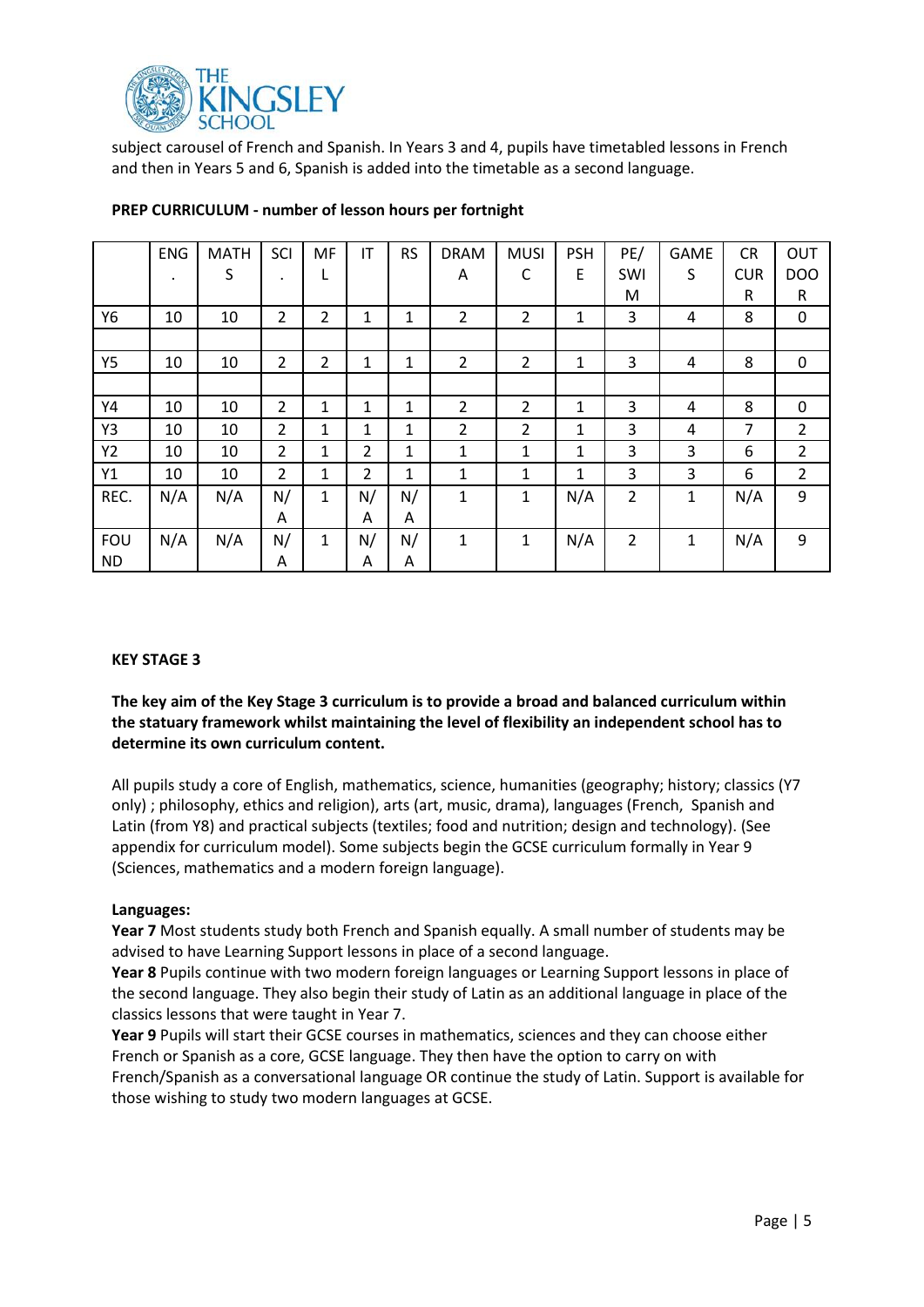

## **Options process:**

Year 8 pupils are asked towards the end of the academic year to choose a MFL GCSE option to start in Year 9. This is coupled with the option to continue with either French or Spanish as an additional language OR to study Latin.

Information concerning GCSE option choices is provided through assemblies (for girls), an evening event (for girls and their parents), a parents' evening and careers workshops. This process starts in the Autumn Term of Year 9 and final option choices are submitted in January.

Post-16 options processes start in Year 10 with sixth form experience events and a sixth form taster day and open evening in the Autumn Term of Year 11. Option choices are submitted in December of Year 11.

## **KEY STAGE 4**

**GCSE** 70% of the Year 10 and 11 timetable is occupied by compulsory core subjects and 30% is filled by the 3 option subjects chosen in Year 9. Option lines are drawn up to accommodate as many combinations of subjects as possible. As the students are allowed a free choice of option subjects to suit their interests and talents some of them will not necessarily meet the current criteria for the E Baccalaureate

## **KEY STAGE 5**

**Post 16** Almost all students study 3 or 4 subjects in Y12/13, either at A level or the OCR Cambridge Technical Qualification Level 3 which carries UCAS points equivalent to A levels. We continue to offer AS levels as a mid-point assessment for those subjects where the qualification is still offered and is appropriate. The Extended Project Qualification (EPQ) is offered to all Year 12 students.

## **ALL KEY STAGES:**

## **RELIGIOUS EDUCATION**

Religious Education is available to all pupils during the period of compulsory schooling. Parents have the right to withdraw their children from religious education. For students in year groups where RE is not a part of the core curriculum, faith values and tolerance of other faiths appear as strands in the PSHE programme.

## **RELATIONSHIPS AND SEX EDUCATION**

Every registered pupil who is provided with primary education at the school is provided with relationships education and every registered pupil who is provided with secondary education at the school is provided with relationships and sex education, except in so far as the pupil is excused. Relationships and sex education will take place within the Personal, Social, Health, Economic (PSHE) programme, in Religious Studies (PER in Senior School), which will emphasise sexuality in a personal, social and moral context, and in Science where students will look at the biological aspects.

A full up to date statement of the school's Relationships and Sex Education policy is available to parents. A copy of the statement is on the school website and is freely available to anyone who asks for one. It has been drawn up in consultation with staff, pupils and parents who are also consulted before making and revisions to the statement. It has regard for the government's guidance in *Sex and Relationship Education Guidance (0116/2000) and* guidance under section 80A of the *Education Act 200*2 that applies in relation to the provision of education by maintained schools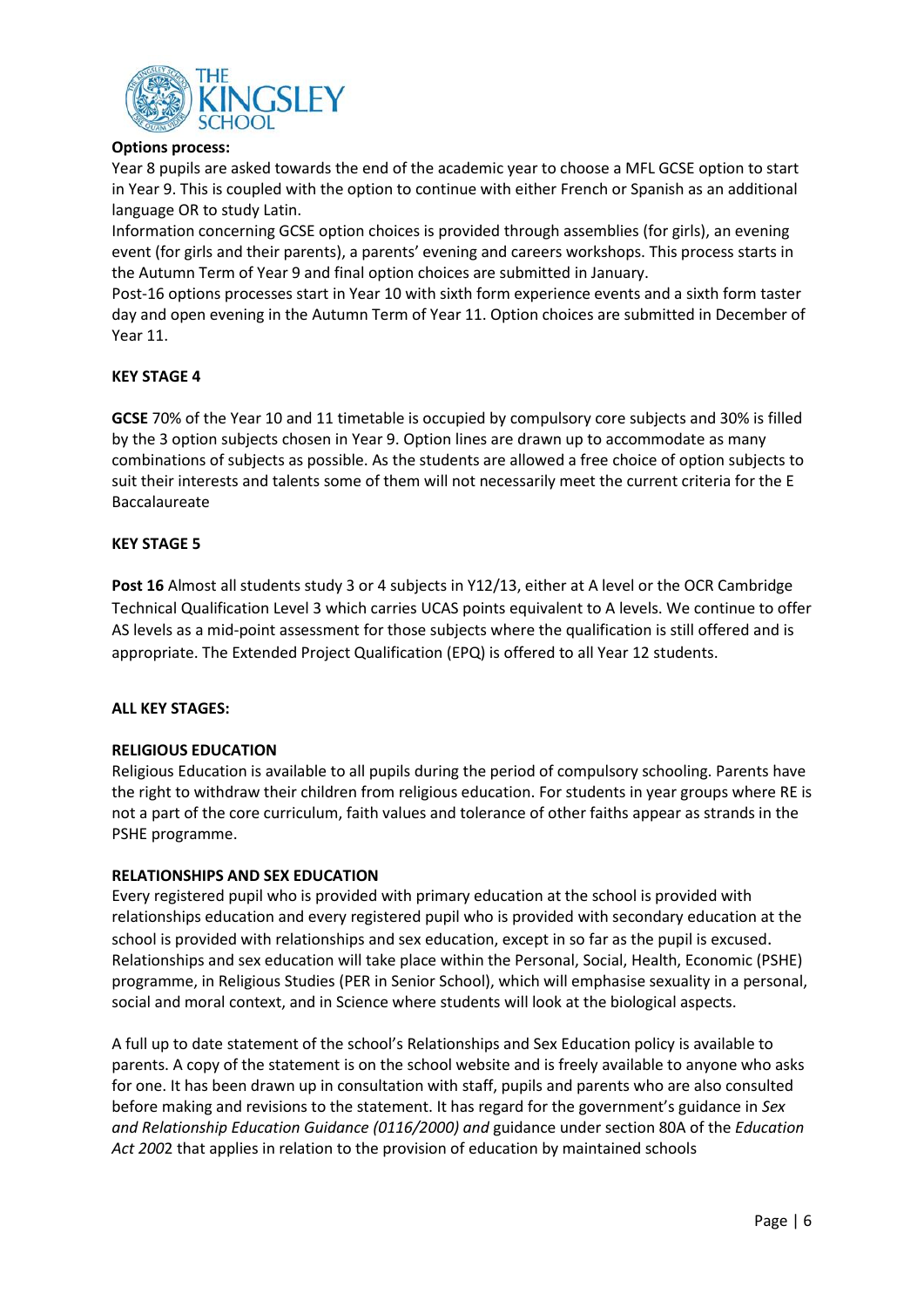

**In accordance with the law the biological aspects of human reproduction remain compulsory for all pupils, but parents may withdraw their children from any other part of the sex education provided without giving reasons.** Where a pupil's parent requests that the pupil is wholly or partly excused from sex education provided as part of relationships and sex education, the pupil is so excused until the request is withdrawn, unless or to the extent that the headteacher considers that the pupil should not be so excused

## **POLITICAL EDUCATION:**

The promotion of partisan political views in the teaching of any subject in the school is forbidden by law. Political issues are introduced in PSHE and are presented in a balanced manner. British values (such as the rule of law and the importance of individual liberties) are recognised and promoted as recommended by DfE guidance November 2014.

### **PE AND GAMES**

All pupils of compulsory school age are expected to take part in the school's Physical Education and Games programme. Pupils can only be excused from PE and Games lessons for medical reasons, for which a note from a parent will suffice, or other reasons agreed with the school.

### **CAREERS EDUCATION:**

In the Prep School, careers guidance is delivered informally through assemblies, workshops, visiting speakers and through links with the creative curriculum.

In the Senior School, impartial careers guidance is delivered by a careers co-ordinator and is delivered through PSHE lessons, workshops, assemblies, special events, work experience and a range of external speakers. The pupils are made aware of a broad range of career options across all the year groups which helps to encourage them to fulfil their potential.

## **EXTRA-CURRICULAR ACTIVITIES**:

The school has a wide and varied programme of academic cultural and sporting activities that take place outside the academic curriculum and are largely formalised within the 'Enrichment Programme' which takes place at the end of each day Monday – Friday in KS2-KS5. There are additional academic and practical courses which may lead to a qualification.

## **HOMEWORK:**

The school expects homework to be set as appropriate. There is a separate homework policy.

#### **SPECIAL EDUCATIONAL NEEDS**

The school has a Special Educational Needs and Disability Policy for all students who have a learning difficulty which calls for special education provision to be made for them. The school will determine the appropriate courses in consultation with the parents. The school also makes provision for students who do not have English as their first language.

## **CONCERNS AND COMPLAINTS:**

Parents who have concerns about any aspect of the curriculum should discuss these in the first instance with the pupil's class teacher in the Preparatory School and the relevant Head of Department in the Senior School.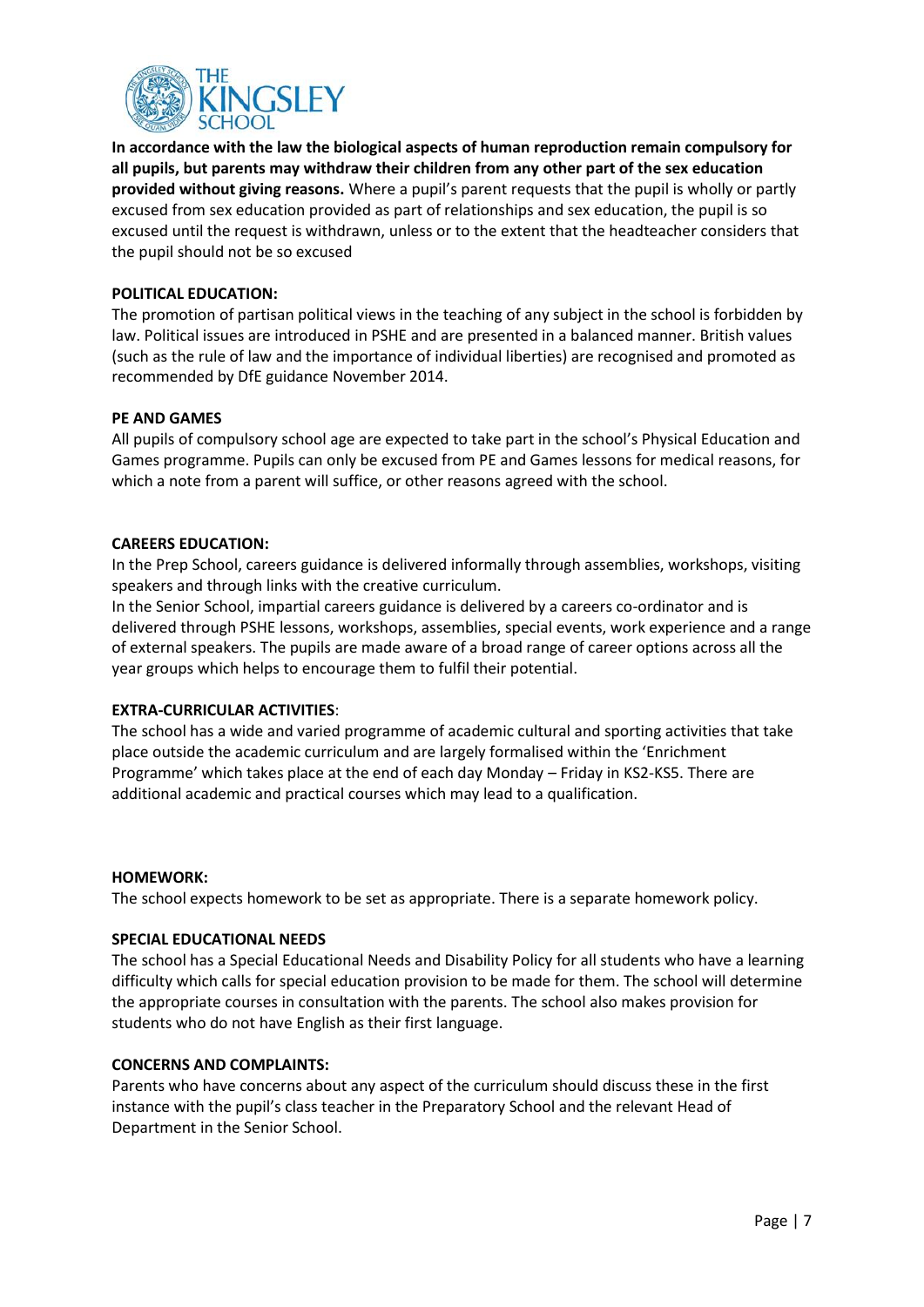

If the issue is not resolved parents should take their concern to the Head of Preparatory School or Assistant Head (Academic) in the Senior School. If, after both those steps, parents wish to make a formal complaint they should do so in writing addressed to the Head Teacher as set out in the Complaints Procedure which is on the School's website.

UPDATED SEPTEMBER 2020 and July 2021 FOR REVIEW SEPTEMBER 2023

**APPENDIX – Y7-13 curriculum model 2020-21**